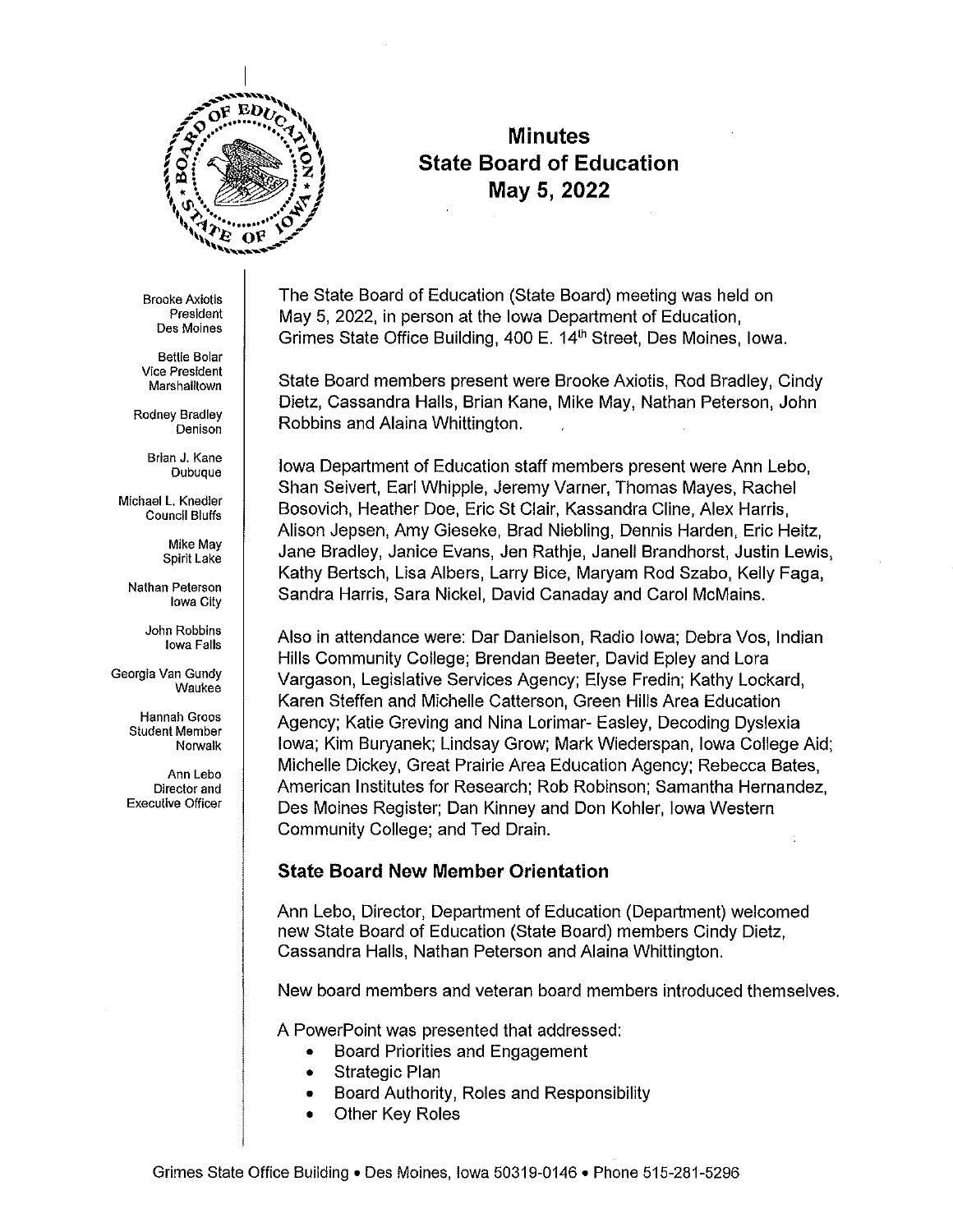# **State Board Business Meeting**

Director Lebo called the meeting to order at 10:00 a.m.

### **Welcome New State Board Members**

Director Lebo welcomed new board members Cindy Dietz, Cassandra Halls, Nathan Peterson and Alaina Whittington.

It was moved by Mike May and seconded by Rod Bradley to approve the May agenda. The motion carried unanimously.

The meeting was conducted in person, with remote access information provided in the notice of meeting .

### **Election of Officers**

Rod Bradley nominated John Robbins for president of the State Board and Brian Kane seconded.

A roll call vote was taken to elect John Robbins as president. Aye: Brooke Axiotis, Rod Bradley, Cindy Dietz, Cassandra Halls, Brian Kane, Mike May, Nathan Peterson and John Robbins. Nay: None. The motion carried.

John Robbins was elected State Board president.

Rod Bradley nominated Brooke Axiotis for vice president of the State Board, and Brian Kane seconded.

A roll call vote was taken to elect Brooke Axiotis as vice president. Aye: Brooke Axiotis, Rod Bradley, Cindy Dietz, Cassandra Halls, Brian Kane, Mike May, Nathan Peterson and John Robbins. Nay: None. The motion carried.

Brooke Axiotis was elected State Board vice president.

#### **Communication**

John Robbins made a statement regarding limiting the time of public comment based on the number of speakers.

#### Public Comment

Katie Greving, Executive Director, Decoding Dyslexia Iowa, provided information regarding the . recommendations of the Iowa Dyslexia Task Force.

#### Director's Report

Director Lebo provided information regarding the Iowa Reading Research Center (IRRC) and Superintendent's Advisory Council and shared that Larry Bice, Administrative Consultant, Bureau of School Improvement, will be leaving the Department to take a position at Iowa State University.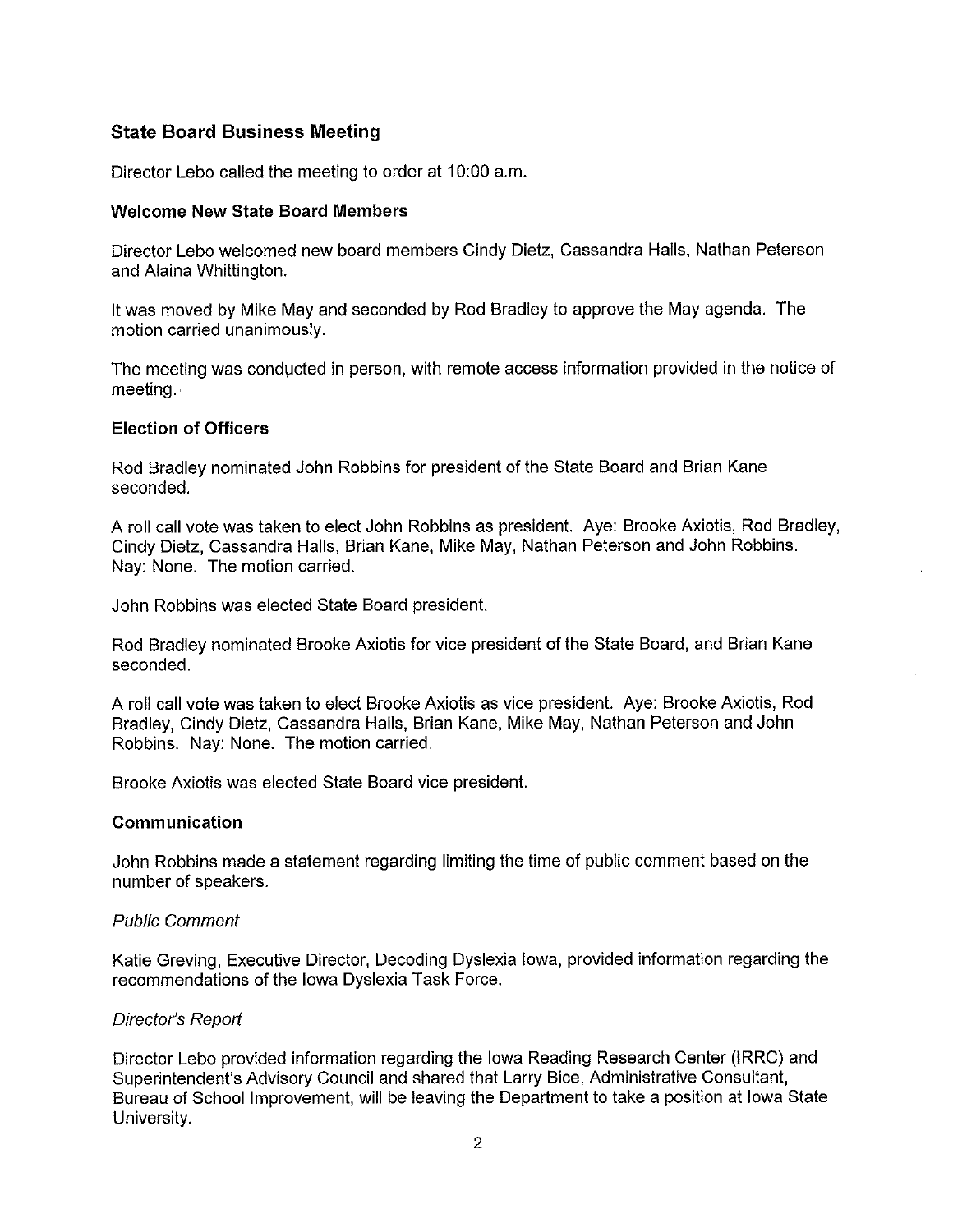### Legislative Update

Eric St Clair, Administrative Consultant and Interim Legislative Liaison, provided an update regarding legislation related to education including: school transparency, parent choice, attracting and retaining teachers, work-based learning, teacher preparation, allowable growth for school districts, education appropriations, Last Dollar Scholar program, retention payments for school staff, teacher scholarship program and recruitment incentive programs.

### **Consent Agenda**

**Motion:** Brian Kane made a motion and Mike May seconded to approve the consent agenda.

**Vote:** The motion carried.

### **Iowa Western Community College Comprehensive Accreditation Report- Fiscal Year 2022**

Amy Gieseke, Chief, Bureau of Community Colleges, presented the Iowa Western Community College (IWCC) Comprehensive Accreditation Report - Fiscal Year 2022. The report outlines the evaluation of IWCC for continued state accreditation as an associate degree-granting institution. The Department conducted the evaluation on March 2-3, 2022.

The report reflects the review team's observations and determinations made during the IWCC onsite visit. As mandated by Iowa Code section 260C.47, the accreditation team, including two peer reviewers, assessed IWCC's compliance with eight Iowa State Accreditation Standards via a structured process of document review and interviews. The team also reviewed the most recent Higher Learning Commission (HLC) accreditation report to ensure that any findings have been addressed. Iowa's process has been designed not to duplicate the HLC accreditation process.

A PowerPoint was presented that addressed:

- State Accreditation Process
- IWCC Institutional Profile
- Standards #1 and #2 Faculty Qualifications and Load
- Standard  $#3$  Special Needs
- Standard  $#4 CTE$  Program Review
- Standard #5 Physical Plant/Facilities
- Standard #6 Strategic Planning
- Standard  $#7 -$  Quality Faculty Plan
- Standard #8 Senior Year Plus
- Themes from Desk ReviewNisit
- Recommendation

There was discussion regarding CTE program review findings, follow up to addressing issues and the program improvement process.

Gieseke introduced Dan Kinney, President, IWCC, who shared information regarding culture, communication, relationships with high schools, CNA and CTE programs, shared governance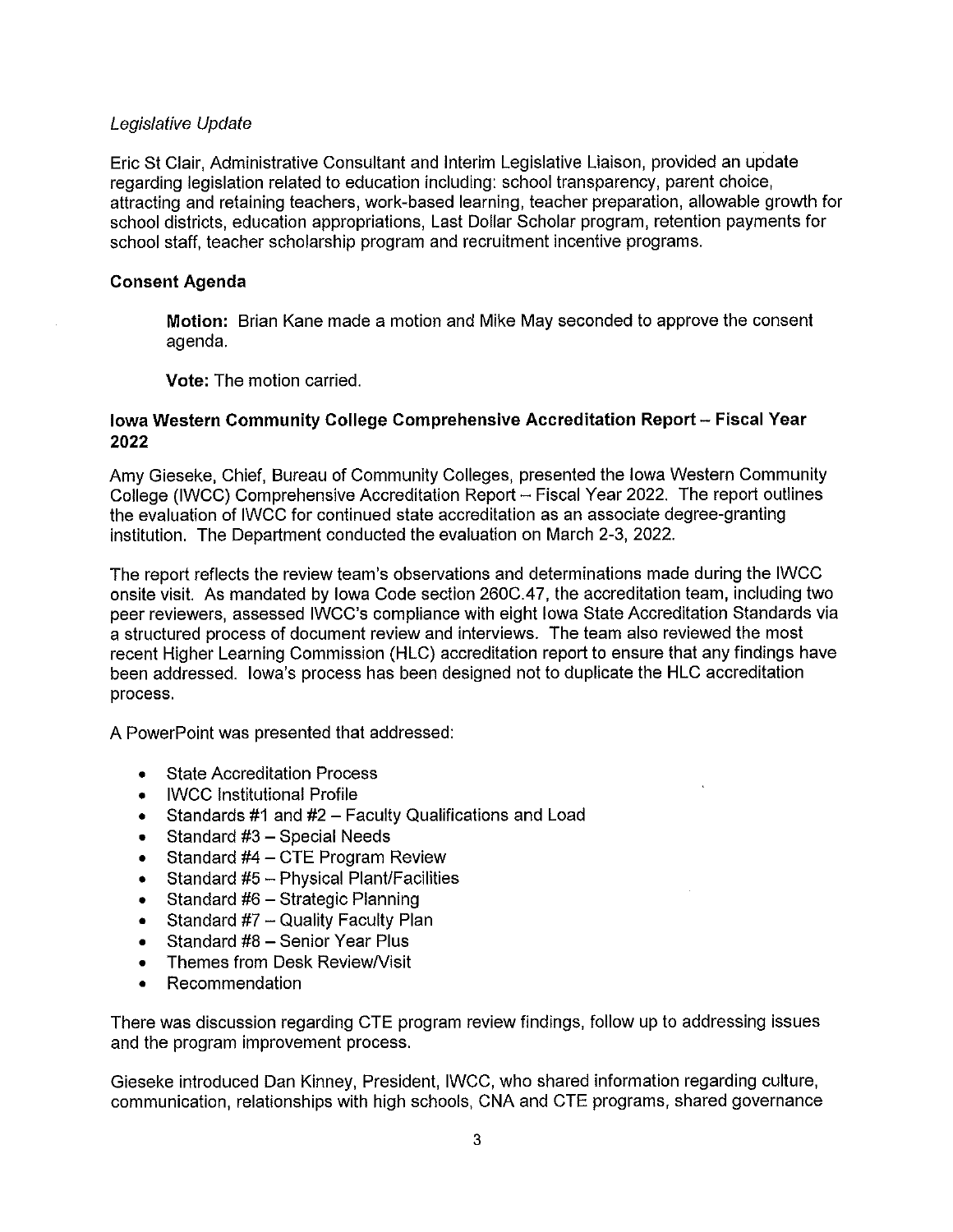work, strategic plan, relationships with high schools, HLC accreditation, building purchase, career academies, aviation grant, noncredit offerings and workforce hiring issues.

There was discussion regarding dual enrollment, auto, diesel and welding programs, electrical, construction and carpentry skilled trades, post-graduation measurement and similarities between the various accreditation processes.

**Motion:** Mike May made a motion and Rod Bradley seconded that the State Board grant continued accreditation for Iowa Western Community College. A state interim accreditation visit will be conducted in Fiscal Year 2027.

**Vote:** The motion carried.

#### **Iowa Community Colleges Certified Budget Report- Fiscal Year 2023**

Eric St Clair presented the Iowa Community Colleges Certified Budget Report for Fiscal Year 2023. The State Board has statutory responsibility for approval of the community college certified budgets. The annual certified budget report is prepared by the Department each year in an effort to provide the State Board with background information necessary to review and approve these budgets.

There were discussions regarding budget accuracy, targets and estimates subject to change throughout the fiscal year, estimated total tax rate and timelines for creating budgets.

**Motion:** Rod Bradley made a motion and Cindy Dietz seconded to approve the Fiscal Year 2023 Iowa Community Colleges Certified Budget Report.

**Vote:** The motion carried.

#### **2021 Adult Education and Literacy Report and Summary**

Alex Harris, Administrative Consultant, Bureau of Community Colleges, presented the 2021 Adult Education and Literacy (AEL) Report and Summary which provides fiscal information for AEL programs across Iowa, including program fiscal summaries by community college and participant data.

In fiscal year 2021, the allocations for state and federal funds for AEL programs was \$5,639,997 and \$4,225,511, respectively. There were 7,501 participants in AEL programs in FY21, including 3,566 participants in Adult Basic Education programs, 1,376 participants in Adult Secondary Education programs and 2,559 participants in English as a Second Language (ESL) programs.

Harris presented a PowerPoint which addressed:

- AEL Overview
- AEL Services
- Annual Report
- Summary of Expenditures
- Summary of Enrollment
- Focus on Skill Levels
- Summary of Performance
- Outcome Measures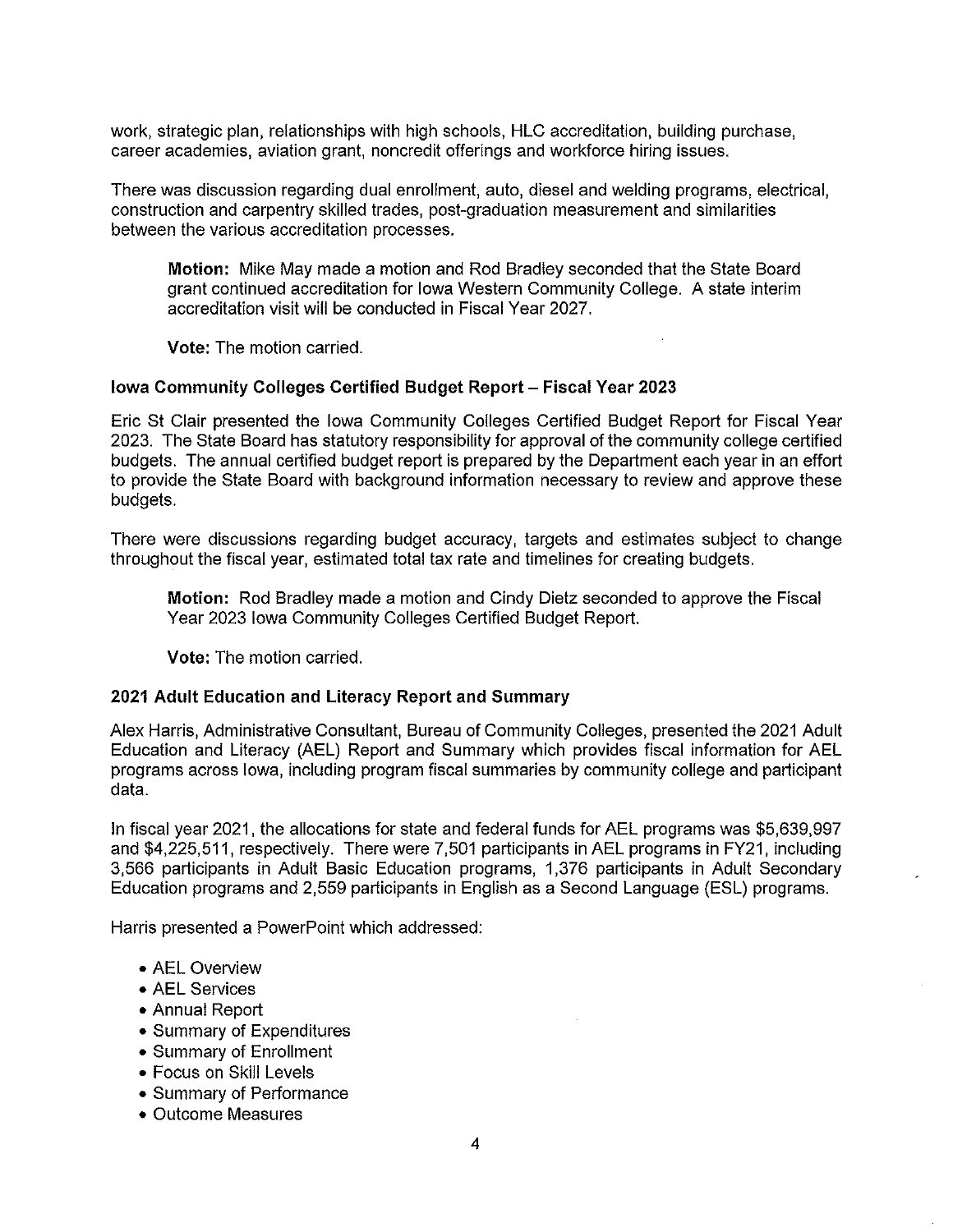There was discussion regarding working with employers and recruiting participants, delivery of programs to incarcerated individuals through distance learning, prevention programs targeting atrisk students, service providers, drop-out students and credential attainment.

### **Draft K-12 Computer Science State Plan**

Dennis Harden, Chief, Bureau of Career and Technical Education, introduced Justin Lewis, Consultant, who provided information regarding the Draft K-12 Computer Science State Plan. The plan is called for by House File 2629, which was proposed by Governor Kim Reynolds and passed unanimously by the 2020 Legislature and, for the first time, requires schools to teach computer science using the following directives:

- High schools must offer at least one-half unit computer science course by July 1, 2022.
- Elementary and middle schools must provide high-quality computer science instruction in at least one grade level each by July 1, 2023.
- School districts and accredited nonpublic schools will develop and implement their own local K-12 computer science plans by July 1, 2022.

There was discussion regarding continual modernization plans, engagement with employers, funding, number of computer science educators required, number of students with computer science degrees and number of high school students taking computer science courses.

# **Rules: Chapter 17 - Open Enrollment (Adopt)**

Thomas Mayes, General Counsel, provided background regarding Chapter 17 - Open Enrollment.

2021 Iowa Acts, House File 847 requires the State Board "to adopt by rule the criteria for determining a resident district's consistent failure to reasonably respond to a student's failure to meet basic academic standards." This rule making adopts such criteria.

After a period of public comment, and responding to comment from the Iowa Association of School Boards (IASB), the Department made two changes: 1) deleting "including but not limited to" from two paragraphs in subrule 17.5(3); and 2) providing a specific timeframe (12 weeks) in subrule 17.5(3), paragraph "c."

Mayes expressed his appreciation for the input provided by IASB.

**Motion:** Mike May made a motion and Nathan Peterson seconded that the State Board adopt amendments to Chapter 17.

**Vote:** The motion carried.

### **Board Reports**

Cassandra Halls reported that the Community College Council (CCC) recently met and that the Community Colleges Conference will take place in July. The CCC typically meets the day prior to the State Board meeting. CCC members include Cindy Dietz, Rod Bradley, John Robbins, with Halls who is serving as council chair.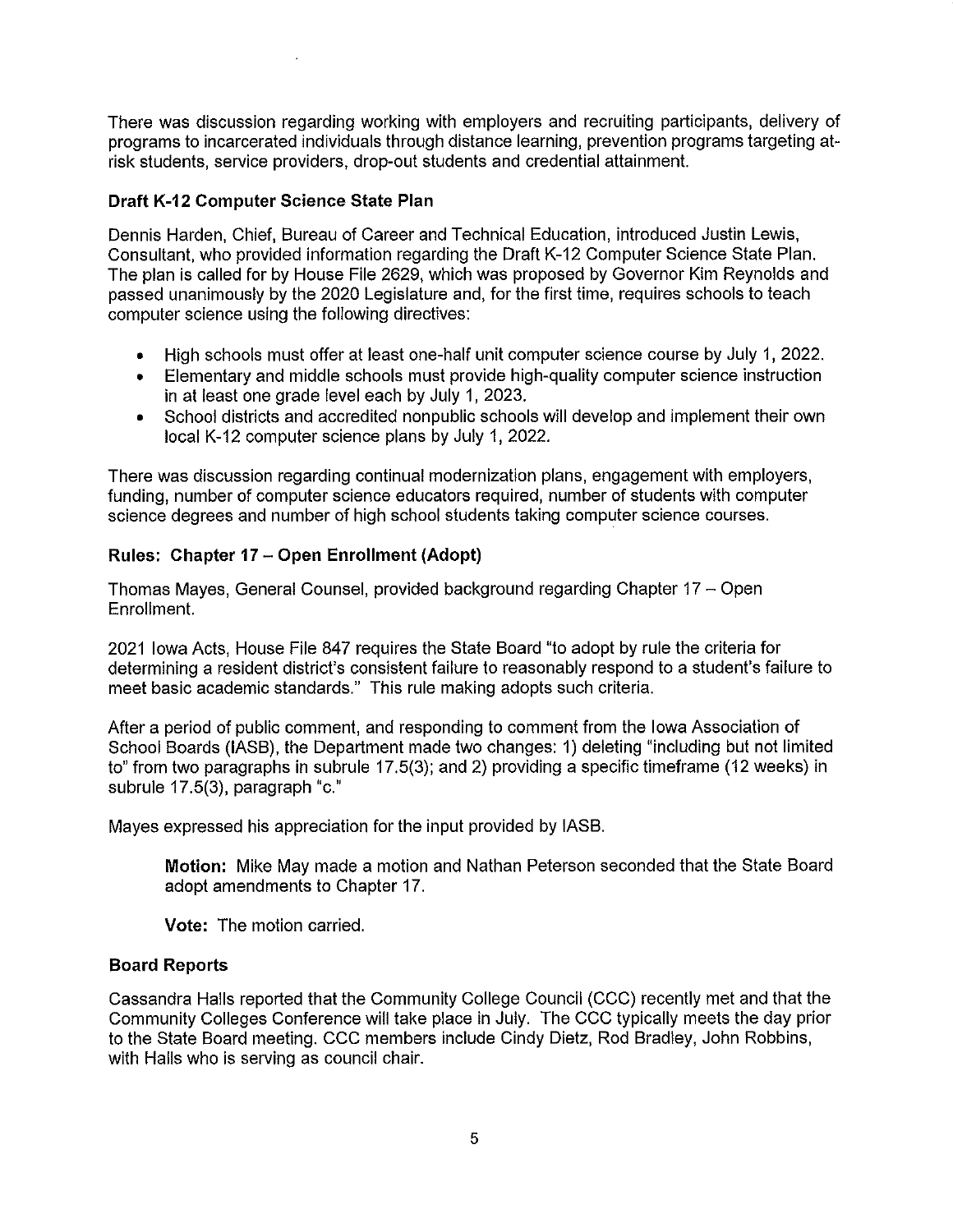Brian Kane shared that he accompanied Director Lebo on a visit to West Delaware Community School District where he found the programming amazing. He also attended the Quad City-Wide High School Apprentice Signing Day, where 61 students signed letters of intent to registered apprenticeships. Kane reported that he is now a member of the Policy Committee for the National Association of State Boards of Education and is also part of a private foundation that has chosen third grade reading as their special project in conjunction with the Community Foundation of Greater Dubuque and its affiliates.

Cindy Dietz reported that she attended a meeting with Kirkwood Community College and local employers regarding skills needs and barriers to recruit due to the lack of wraparound services. Collins Aerospace is having discussions regarding the high school registered apprenticeship programs and exposing students to earn and learn programs early.

Rod Bradley stated that a topic of discussion during the recent CCC meeting was the suggestion that State Board meeting presentations be provided to board members in advance.

Brooke Axiotis attended the NASBE legislative conference in Washington, D.C. at the end of March and recommended that new board members attend NASBE's New Member Institute this summer. During the NASBE conference there was discussion regarding the lack of teacher voice. Axiotis suggested having the state board hear from classroom teachers and parents regarding their experiences and struggles.

John Robbins recently presented to a meeting of school business officials. He encouraged all board members to be involved with NASBE and shared several of the opportunities the organization offers. He joined a recent NASBE webinar regarding summer school as an enrichment opportunity. Robbins is leading a school accreditation visit for a charter school in the Minneapolis-St. Paul area.

#### **Green Hills Area Education Agency Paraeducator Preparation Program Approval**

Maryam Rod Szabo, Consultant, Bureau of School Improvement, introduced Kelly Faga, Consultant, who will begin overseeing paraeducator preparation program approvals.

Rod Szabo presented the Green Hills Area Education Agency (GHAEA) Paraeducator Preparation Program Approval Report. GHAEA has submitted a request for approval of the Paraeducator Generalist Certificate. Upon review of the evidence, it is determined that GHAEA has met each of the program standard requirements in IAC 281-80 and has submitted the appropriate curriculum exhibits to meet the Board of Educational Examiners (BoEE) requirements in IAC 282-24.

**Motion:** Rod Bradley made a motion and Brian Kane seconded that the State Board approve the Green Hills Area Education Agency Paraeducator Preparation Program through the next review scheduled for the 2027-2028 academic year.

**Vote:** The motion carried.

#### **Great Prairie Area Education Agency Paraeducator Preparation Program Approval**

Maryam Rod Szabo presented the Great Prairie Area Education Agency (GPAEA) Paraeducator Preparation Program Approval Report. GPAEA has submitted a request for approval of the Generalist, Early Childhood, English as a Second Language and Special Education areas of concentration. Upon review of the evidence, it is determined that GPAEA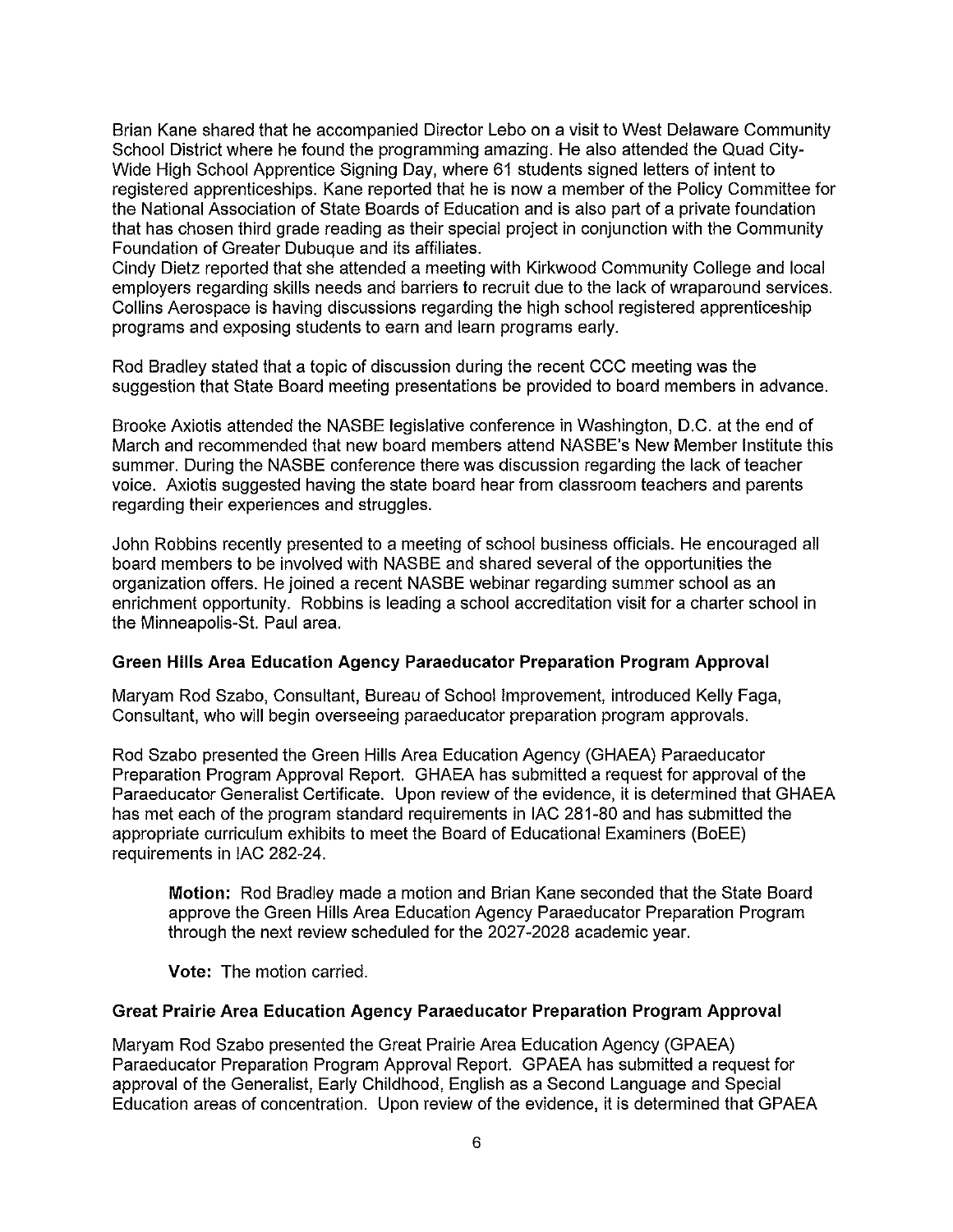has met each of the program standard requirements in !AC 281-80 and has submitted the appropriate curriculum exhibits to meet BoEE requirements in !AC 282-24.

There was discussion regarding best practices and development of a repository of resources.

**Motion:** Cassandra Halls made a motion and Cindy Dietz seconded that the State Board approve the Great Prairie Area Education Agency Paraeducator Preparation Program through the next review scheduled for the 2027-2028 academic year.

**Vote:** The motion carried.

# **Indian Hills Community College Paraeducator Preparation Program Approval**

Maryam Rod Szabo presented the Indian Hills Community College (!HCC) Paraeducator Preparation Program Approval Report. !HCC has submitted a request for approval of the Generalist Certificate. Upon review of the evidence, it is determined that !HCC has met each of the program standard requirements in !AC 281-80 and has submitted the appropriate curriculum exhibits to meet BoEE requirements in !AC 282-24.

There was discussion regarding credit transfer and AEAs not offering credit.

**Motion:** Cindy Dietz made a motion and Brian Kane seconded that the State Board approve the Indian Hills Community College Paraeducator Preparation Program through the next review scheduled for the 2027-2028 academic year.

**Vote:** The motion carried.

# **School Budget Review Committee Update**

Kassandra Cline, Chief and School Budget Review Committee Liaison, Bureau of School Business Operations, presented the Summary of Action from the School Budget Review Committee (SBRC) regular hearing held on March 15, 2022.

There was discussion regarding school district cash flow timelines, district ability to levy for cash and how the SBRC uses the information reported by school districts.

# **Dyslexia Task Force Recommendations Update**

Brad Niebling, Chief, Bureau of Learner Strategies and Supports, and Kathy Bertsch, Administrative Consultant, provided the State Board with information regarding the Department's work related to the implementation of Iowa's recent laws related to supporting students with dyslexia. Niebling shared what is required and what work is being done to address the requirements related to dyslexia.

Niebling presented a PowerPoint that addressed:

- Alignment with Board Priorities & Goals
- Update on Department Progress on Task Force Recommendations
- Accomplishments to Date
- Membership Campaign
- Dyslexia Consultant Position